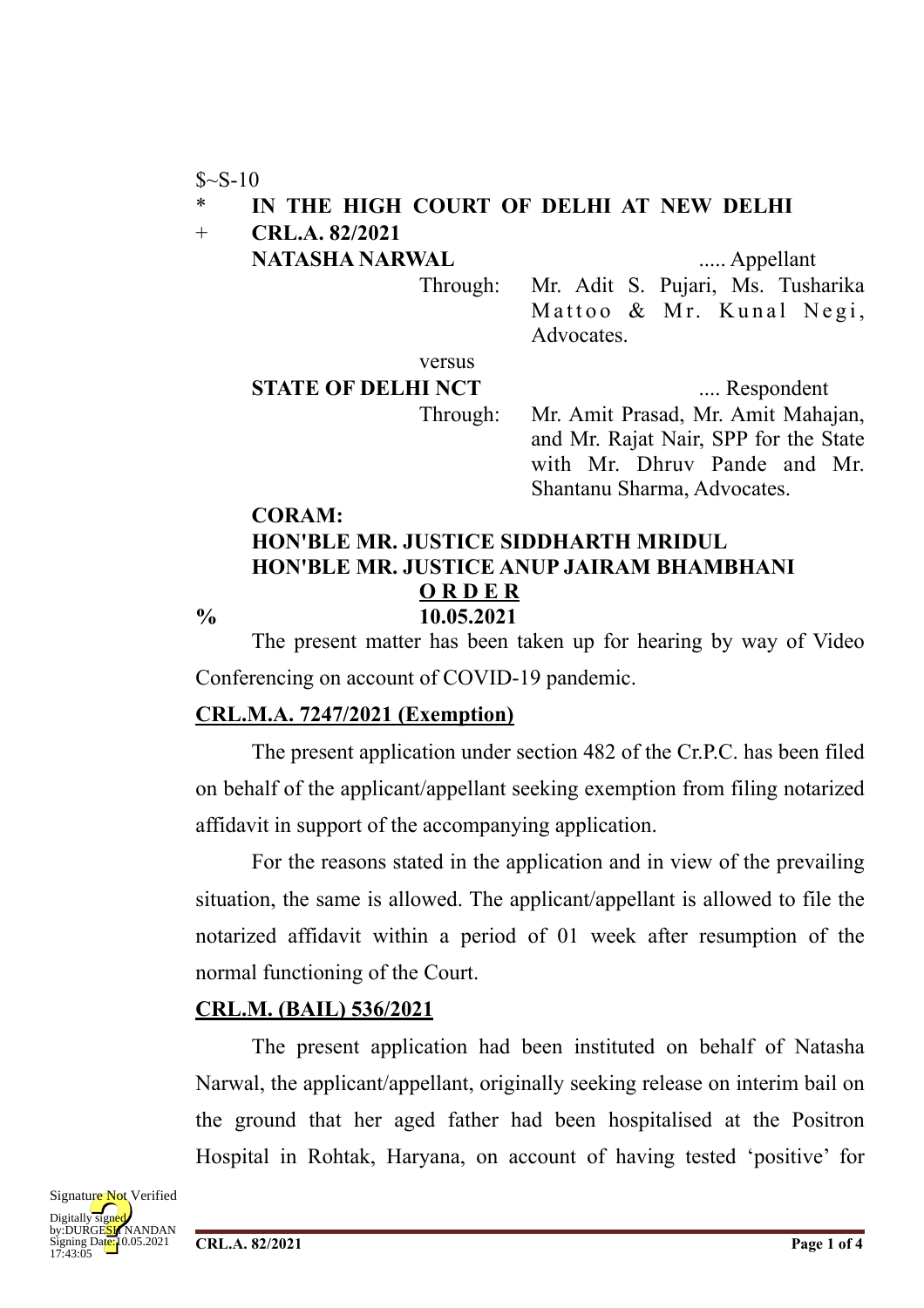COVID-19 virus. It was also asseverated that the brother of the applicant/ appellant, who was hitherto taking care of the father, had also tested 'positive' for Covid-19 on 07.05.2021 and was consequently unable to take care of their aged, ailing father.

We are informed at the Bar today by Mr. Adit S Pujari, learned counsel appearing on behalf of the appellant/applicant, that Sh. Mahavir Narwal the applicant/appellant's father breathed his last and passed away yesterday at about 06:00 p.m. at the above-mentioned hospital.

Mr. Pujari further states that Sh. Mahavir Narwal is survived only by his daughter, namely the appellant/applicant, and a son, namely Mr. Akash Narwal, who as recorded above, is in self-isolation owing to COVID-19 infection; and that therefore there is nobody else in the family to perform Sh. Mahavir Narwal's cremation and last rites. It is stated in the application that the appellant/applicant's mother passed away some 21 years ago. It has also been brought to our notice that the Positron Hospital at Rohtak, Haryana, where the body of the late Sh. Mahavir Narwal is presently kept, is waiting for the appellant/applicant to receive the same.

Issue notice.

Mr. Amit Mahajan and Mr. Amit Prasad, learned SPPs appearing on behalf of the official respondent, appear on advance copy; accept notice; and fairly do not oppose the relief prayed for in the application in view of the circumstances elaborated hereinbefore. They also confirm the passing away of the appellant/applicant's father.

In view of the foregoing and in the interests of justice, we are of the view that the release of the applicant/appellant is imperative in this hour of grief and personal loss and in the facts and circumstances of the case.

We accordingly direct that the appellant/applicant Natasha Narwal be release *forthwith* on interim bail for a period of 03 weeks, subject to the

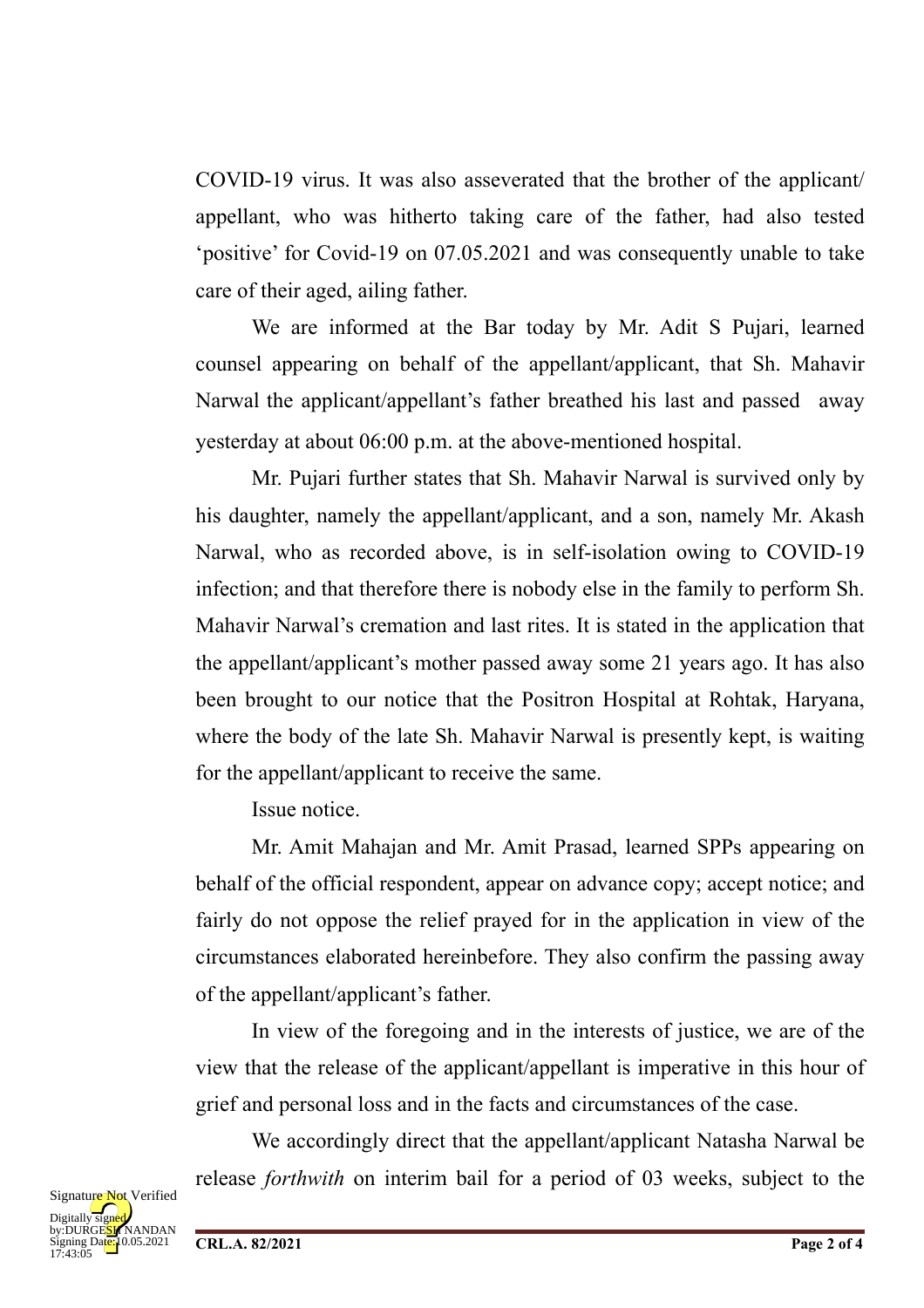following conditions:

- 1) The appellant/applicant shall furnish a personal bond in the sum of Rs. 50,000/- to the satisfaction of the Jail Superintendent. In view of the circumstance that her sole sibling Mr. Akash Narwal is currently in self-isolation by reason of being afflicted by COVID-19 and the appellant/applicant has already furnished sureties towards bail granted to her in FIR No. 50/2020 at P.S.: Jafrabad and FIR No. 48/2020 at P.S.: Jaffrabad, the appellant/ applicant is exempted from filing any surety;
- 2) The appellant/applicant will provide a cell phone number to the SHO, P.S.: Crime Branch (Special Cell) on which she may be contacted at any time, which she undertakes to keep operational during the entire period of her release. In addition, the appellant/ applicant shall also furnish a cell phone number to the SHO, PS : Urban Estate, Rohtak, Haryana, which is stated to have jurisdiction over the place of the appellant/applicant's residence at 1225, Sector-3, Rohtak, Haryana;
- 3) The appellant/applicant shall comply with all governmental rules in force by reason of the prevailing pandemic and observe all precautions as stipulated therein without demur, including but not limited to wearing a PPE kit at the time of the cremation;
- 4) The appellant/applicant shall not leave the territories of the State of Delhi and Haryana without permission of the court and shall *ordinarily* reside at the address as per prison records/as mentioned in the application;
- 5) The applicant/appellant shall surrender before the Jail Authorities upon expiry of the period of interim bail;
- 6) Not earlier that 03 days before the time of her surrender, the